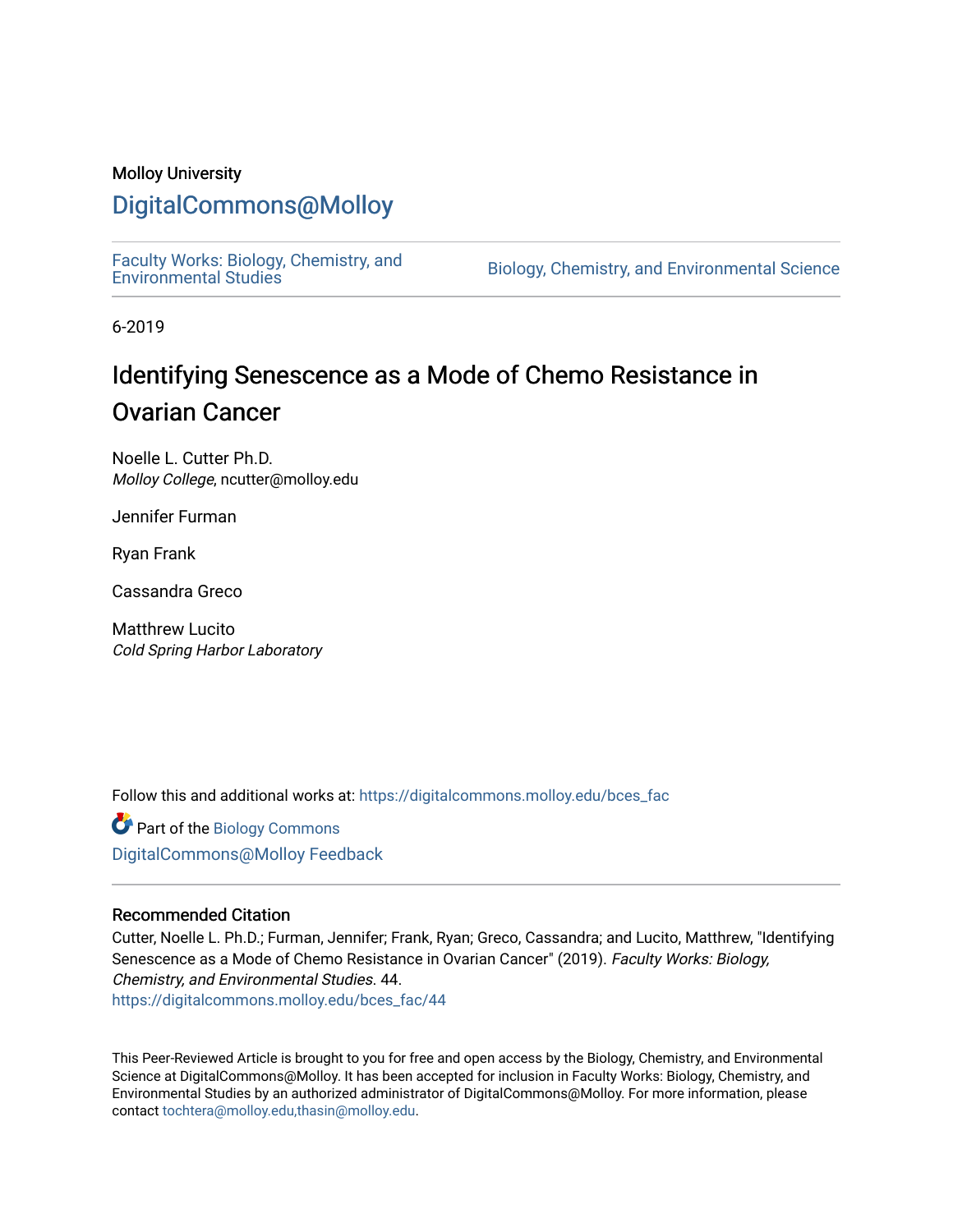## **Identifying Senescence as a Mode of Chemo Resistance in Ovarian Cancer**

**Noelle L. Cutter\* Jennifer Furman Ryan Frank Cassandra Greco** 1000 Hempstead Ave. Rockville Centre NY 11570 USA

**Matthew Lucito** Cold Spring Harbor Laboratory 1 Bungtown Rd, Cold Spring Harbor, NY 11724

## **Abstract**

*Current treatments of ovarian and breast cancer result in chemo resistance all too often. It has been hypothesized that senescence-a dormant condition associated with increased age and apoptosis- may play a role in the development of chemo resistance. We performed an in-vitro study with HOSE (carboplatin-sensitive), SKOV3 (chemo resistant ovarian cancer), and CAMA1 (chemo resistant breast cancer) cell lines, which were exposed to a variety of platinum-based treatments meant to model current cover clinically relevant scenarios in terms of tumor hypoxia. They were then stained for senescence in-vitro using B-gal, and analyzed for proliferation using the Cell Counting Kit 8, trypan blue dye exclusion, and survival plating, among other methods. Real-time quantitative PCR was used to determine relative levels of gene expression for classical apoptotic and senescent markers. Our results indicate that proliferation was temporarily halted in SKOV3 and CAMA1 after treatment. Cell proliferation later resumed in these cell lines while HOSE cell underwent apoptosis. Analysis of genetic tests (such as qPCR) also revealed that SKOV3 and CAMA1 had decreased gene expression of key genes that regulate apoptosis and senescence (such as p53 and CDK2). It can be concluded from this data that senescence was in fact a mode of chemoresistance and that future treatments may want to focus on disabling cancerous cells' senescent stage.*

**Keywords:** Ovarian cancer, Genomics, Chemo resistance, Senescence

## *Introduction*

## **Rationale**

Ovarian cancer affects over 240,000 women annually. More than 85% of ovarian cancers have "epithelial origin" (Bitleret., al 2011). Therefore there is an urgent need for effective treatments for ovarian cancer. Currently, platinumbased chemotherapy, with a taxane based drug and surgery are the primary treatments for ovarian cancer. Approximately 25% of patients introduced to platinum based chemotherapy experience tumor recurrence and develop resistance to treatment. Chemotherapy kills tumor cells by damaging cellular integrity. It mainly targets DNA. Chemotherapy takes away a major part of the tumor and leaves behind a few resistant cells that eventually regenerate into a new chemo resistant tumor. The overall 5-year survival rate for advanced ovarian cancer patients is still low (20– 30%) and is due to chemo resistance in the primary or recurrent tumors, thus resulting in treatment failure. Although ovarian cancer patients show high response rates to initial chemotherapy after cytoreductive surgery, most patients also develop resistance to chemotherapy during treatment (Katsaros et al., 1999). Our study aimed to investigate a possible mode of chemo resistance, senescence. The development of chemo resistance through hypoxia was also another target of our study, as well as the pathways and genes involved in the avoidance of apoptosis.

## *Background on Epithelial Ovarian Cancer*

Epithelial ovarian cancer is the fourth leading cause of death from female cancers in the world (Ayesha et al. 2009). A significant portion of women with a positive response to the first treatment will develop recurrence within 18 months. During 2003, over 24,400 new cases and 14,300 deaths were expected from epithelial ovarian cancer.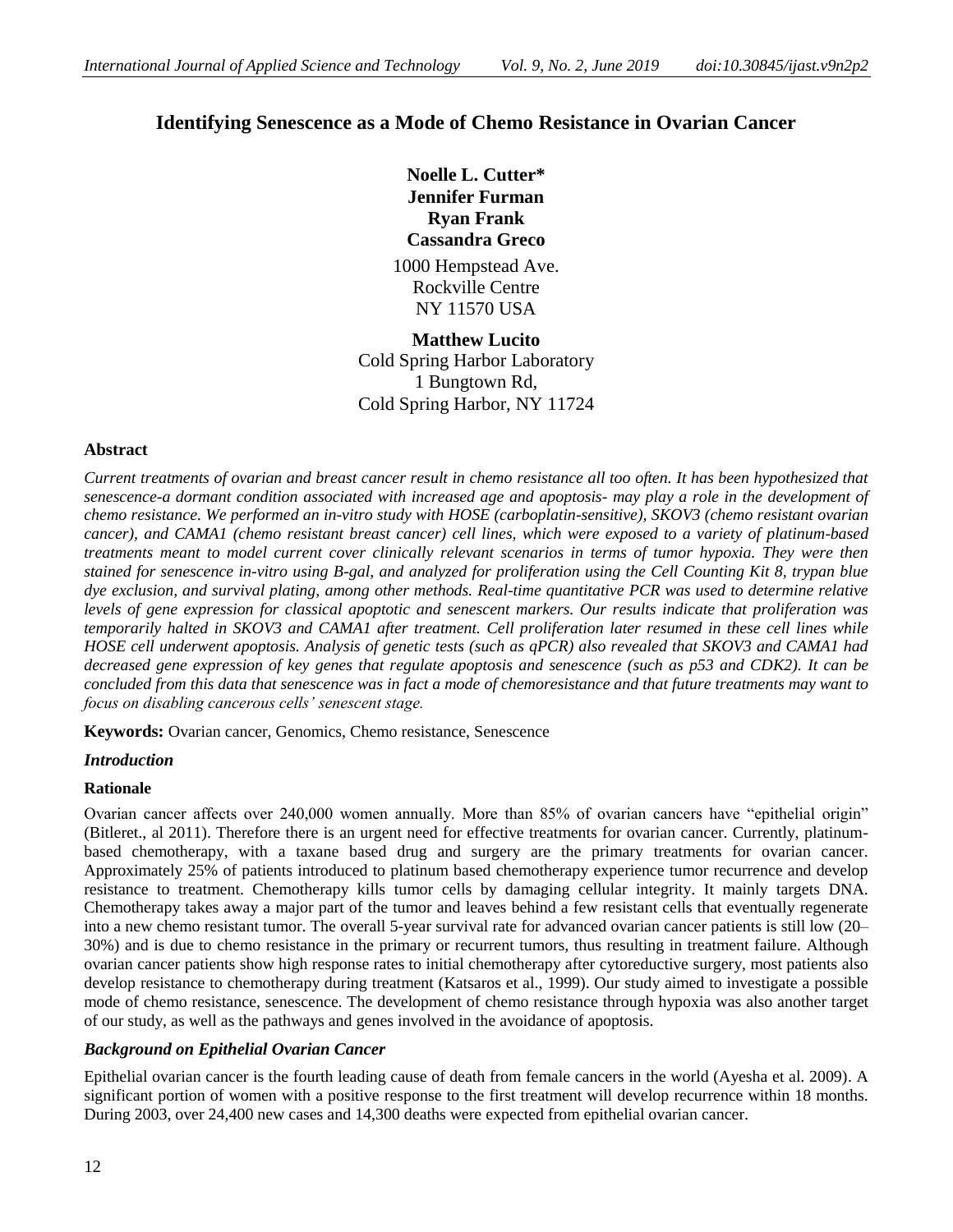But a 5-year survival improvement occurred in the last three decades with more aggressive surgical management and development of more effective chemotherapy (Copeland et., al 2017). Currently, platinum-based chemotherapy is the main treatment for epithelial ovarian cancer.

#### *Senescence*

#### **Somatic cells include all cells of a living organism other than the reproductive cells.**

Somatic cells show a spontaneous decline in growth rate in continuous culture, which is unrelated to elapsed time. Cells enter into a quiescent but viable state termed replicative senescence. It is characterized by cells that are multinucleated and do not respond to mitogens or apoptotic stimuli. Cellular senescence is a state of cell cycle arrest started by many stimuli like telomere shortening, stress factors, or chemical moieties (Weiner-Gorzelet., al 2015). Multiple hypotheses state that cellular senescence is a natural antitumor program. Senescent cells demonstrate many characteristic including changes in "morphology and molecular signaling" (Weiner-Gorzelet., al 2015). Chemotherapy kills tumor cells by damaging cellular integrity, most commonly that of the DNA. To limit cell death from this damage and the cellular stress that it causes, tumor cells may enter a senescent state, sometimes long-term. In addition, "recent findings suggest that cellular senescence is a natural mechanism to prevent undesired oncogenic stress in somatic cells that has been lost in malignant tumors" (Mar et al).

#### **HOSE, SKOV3, and CAMA1 ovarian cancer cell lines**

Cell lines have similar genetic makeup because they are taken from one cell. It is a tool used to analyze molecular cell markers and cellular behavior in a controlled experimental condition. In this experiment, carboplatin-sensitive, or human ovarian surface epithelial (HOSE) and platinum-resistant (SKOV3) ovarian cancer cell lines, in addition to CAMA1 platinum resistant breast cancer cells, were exposed to various combinations of chemotherapeutic drugs designed to cover clinically relevant scenarios in terms of tumor hypoxia. Studies show that harmful and normal human ovarian surface epithelial (HOSE) cells are different in their growth factors stimuli response (Tsao et., al 1995). CAMA1 is a breast cancer cell line is used in this study because it is closely related to ovarian cancer cell lines and is related to chemo resistance. Unlike ovarian cells, CAMA1 is a luminal-type human breast cancer cell line that displays rounded morphology in adherent tissue culture. Genetically, CAMA1 is similar to ovarian cancer because the cells have oncogenic mutations in PTEN and p53 and amplification of the cyclin D1 gene (Ji et. al, 1994). If ovarian cancer cell lines show improvement of current anticancer treatments and prevent the recurrence of a cancerous tumor, then it can correlate to breast cancer, as well.

#### *Objective*

"Given that the ultimate goal of cancer research is to find the definitive cure for as many tumor types as possible, exploration of cellular senescence to drive towards antitumor therapies" may influence the outcome of new drugs (Mar et al 2011). In the present paper, we will review the potential of cellular senescence to be used as a target for anticancer therapy

#### *Materials and Methods*

#### **Materials**

HOSE 6-3, a normal human ovarian surface epithelial cell line that has been immortalized by HPV E6/7 ORF (obtained from an affiliated research lab) cell line was used to study ovarian cancer proliferation. All cell lines were maintained in DMEM 10% fetal bovine serum. SYBR Green I fluorescent dye, reverse transcriptase and RNase inhibitor was purchased from Applied Biosystems, Foster City, CA. Transwell assays and reagents were obtained from BD Bioscience. RNEasy, DNEasy were obtained from Qiagen. Cisplatin, Carboplatin, and Taxane were purchased from Sigma and reconstituted with PBS. Primers were supplied by Sigma Genosys. Cell counting kit-8 was purchased from Dojindo Molecular Technologies, Inc. ROS-Glo assay was purchased from Promega. Cell invasion and scratch assay kits were supplied by Millipore. Cellular senescence kits were purchased from Dojindo Molecular Technologies and Abcam.

#### **Methods**

#### **Pathway Analysis**

DAVID, Ingenuity, and gPROFILER are bioinformatics databases used to analyze large gene/protein lists and gain biological meaning. Analysis was useful in gaining a better understanding of candidate genes involved in chemoresistance in ovarian cancer. Once an uploaded gene list is obtained, analysis can be performed in order to classify the genes based on different mechanisms and pathways that coincide with our study. PubMed meta analysis can be done with smaller gene lists of interest to gain information on chemo resistant mechanisms.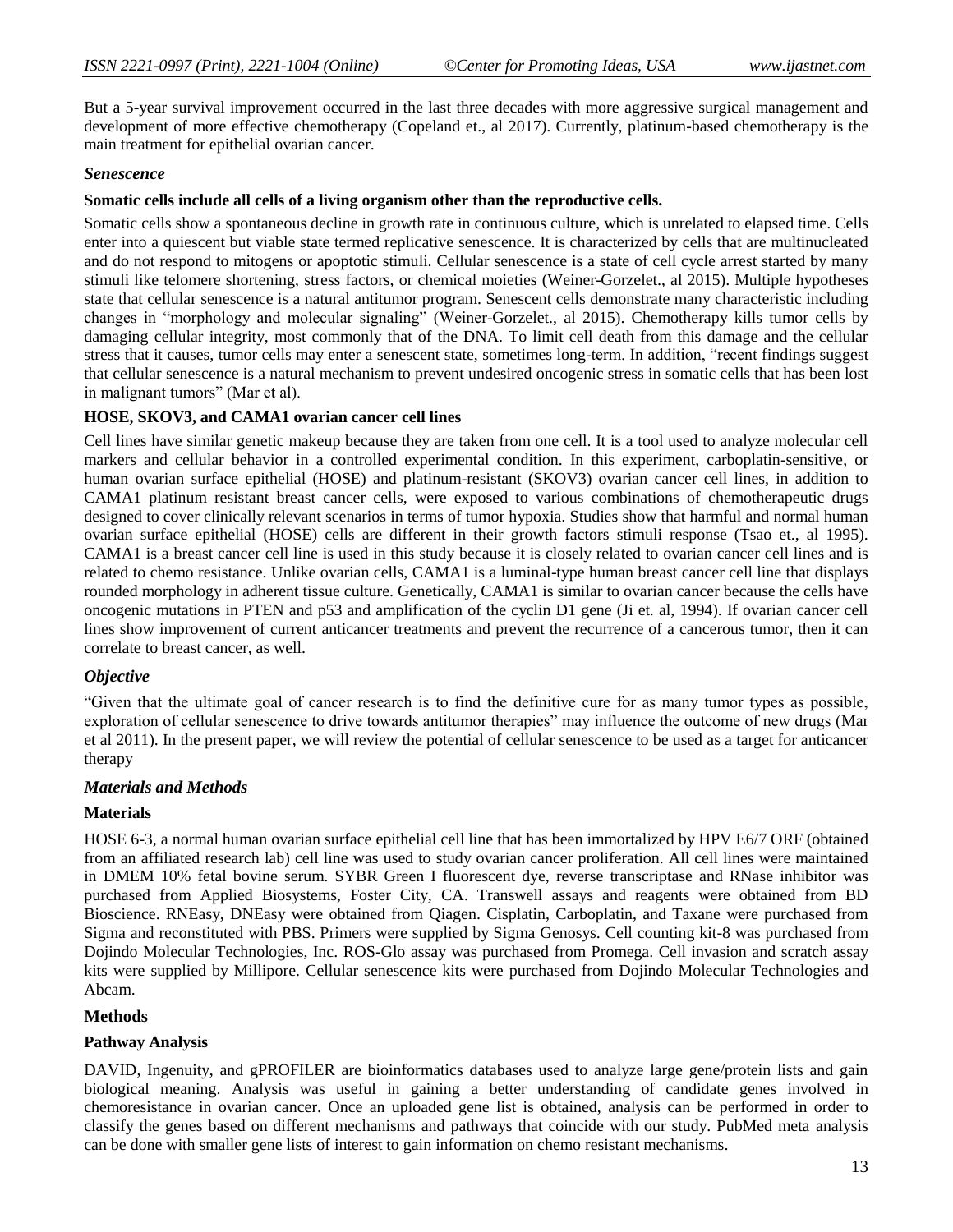## **Chemotherapy Sensitivity and Survival**

The breast and ovarian cell lines HOSE, SKOV3, and CAMA1 were tested for IC20, IC50 and IC80 carboplatin sensitivity levels. Cells were seeded at 10^3 cells/well in a 96 well plate and treated with platinum and/or taxol treatments at a concentration range of 1–100 μg/ml in 100 μl of fully supplemented medium. After a period of 72 hours, cytotoxicity was assessed by trypan blue dye exclusion viability assay using 1:100 dilutions in cell culture suspensions.

Additionally, the CCK-8 assay was used to measure cell survival after treatment with drugs following the manufacturer's protocol and absorbance measured at 450 nm using the Biotek EL800 spectrophotometer. For survival plating, cells were harvested the 36 hours after chemotherapy treatment using trypsinization, counted, and a specific number of cells (500 and 250 cells) was plated in petri dishes in triplicate for clonogenic assay. "Dishes were placed in an incubator and left there for 9 days until large clones  $(> 1 \text{ mm})$  were formed (50 cells or more). Staining of colonies was done by removing medium and washing cells twice with PBS. Fixation and staining of clones was done with a mixture of 0.5% crystal violet in 50/50 methanol/water for 30 min" (Karl et al 2012). Dishes were rinsed with water and left for drying at room temperature. Counting of clones was done on the following day.

## **Cell Proliferation Assay**

Cells were seeded into 6-well plates at 10,000 cells/mL in DMEM supplemented with 10% FBS, 1% L-glutamine, 1% penicillin-streptomycin from Invitrogen. Cells were washed in PBS, trypsinized, and counted using a 1:1 0.4% trypan blue solution every three days for growth and viability analysis. Viable cells with no blue stain and dead cells with blue stain were counted using a hemocytometer. Proliferation and metabolic activity was determined using alamar blue dye assay and spectrophotometry using the Biotek EL800 at 600nm. Scratch Assay

This method is used to measure the migration of individual cells in vitro and overall to mimic migration of cells in vivo. The scratch assay can be performed on either native cells or transfected cells to study the effect of specific protein overexpression on cell migration. The lab used scratch assay on transfected cells. A "wound" or scratch is made through the monolayer of cells. The ability for the cells to migrate towards the center of the gap between the cells is tested. The Cell Comb Kit assay and manual from Millipore was used.

## **Invasion Assay**

An invasion assay was performed to count the number of cells with the ability to invade through an extracellular matrix. These characteristics reflect those found in tumor cells. The assay used was the CHEMICON Cell Invasion Assay kit. Cells were plated on a 24-well tissue culture plate and the EC-MatrixTM layered cell culture inserts were used in the invasion chamber. Cells were serum starved for a period of 16 hours before the assay was performed. The serum-starved cells were placed on the 24-well tissue culture plate. 750 μl of DMEM with 15% FBS were added into the lower wells as a chemo attractant for the starved cells. Cells were incubated for a period of 24 hours. The invading cells that passed through the membrane fixed with 4% methanol in PBS were stained accordingly with crystal violet. The results of the invading cells were counted with a bright field microscope.

## **ROS-Glo H2O2 Assay**

"Reactive oxygen species (ROS) are chemically reactive molecules that contain oxygen. ROS are beneficial to the cell, having roles in cell signaling and as natural byproducts of normal metabolism" (Alfassa and Sallam, 2012). ROS can also lead to cellular damage, or oxidative stress, as a result of environmental factors (e.g., chemotherapy). The ROS-Glo assay was performed according to the manufacturer's instructions. Luminescence was measured on a Molecular Device's SpectraMax i3x plate reader (excitation 485nm, emission 520nm).

## **Colorimetric Caspase-3 Apoptosis Assay**

The caspase 3 Assay Kit (Colorimetric) (ab39401) measures the activity of caspases using spectrophotometric detection. It was used according to the manufacturer's instructions.

## **Real-time qPCR**

Total cellular RNA was isolated using RNeasy kit and 1ug of RNA was reverse transcribed to cDNA using the SuperScript One Step RT-PCR system by Invitrogen, according to the manufacturer's instructions. cDNA at a 1:10 dilution was used for all PCR reactions and primers were designed by Sigma. Primer sequences are as follows: Caspase 3,5′-TGACTGGAAAGCCGAAACTC 3′ and 5′-AGCCTCCACCGGTATCTTCT-3′; Caspase 8,

5′- CCGAGCTGGACT TGTGACC -3′ and 5′- CTGCCCAGTTCTTCAGCAAT-3′ and HPRT,

5′ CTTCCTCCTCAGACCGCTTT -3′ and 5′- TTTCCAAATCCTCGGCATAA- 3′. Amplified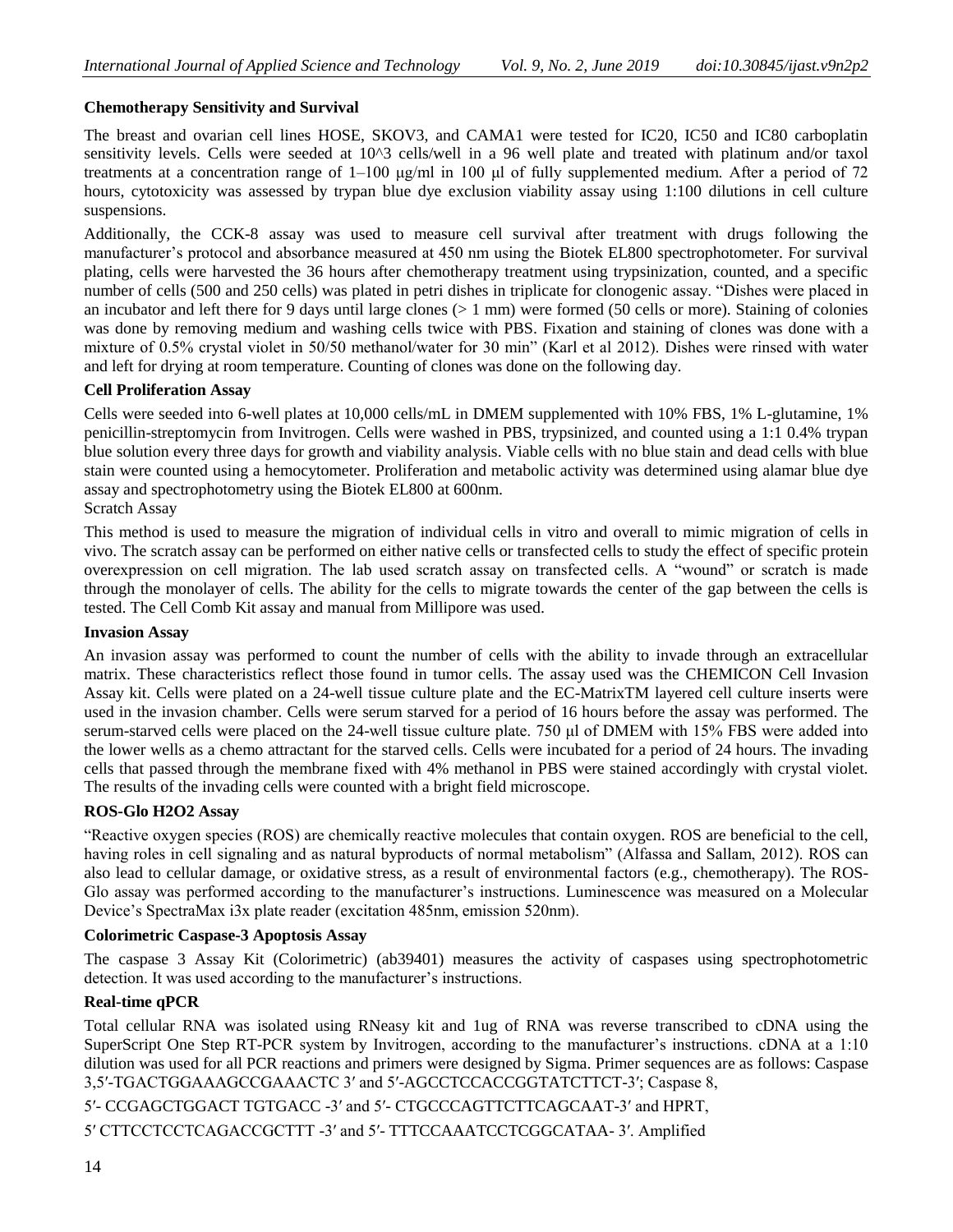Fragment sizes were 122, 118 and 145 bp for Caspase 3, Caspase 8 and HPRT, respectively. All PCR reactions were performed on CFX-96 Bio-Rad RT System in triplicate and validated by the presence of a single peak in the melt curve analysis. Changes in gene expression were calculated relative to the HPRT control. PCR products were electrophoresed through 1.0% agarose gel, stained with ethidium bromide and visualized under ultraviolet illumination. Band intensity calculated using Image-J software (Bio- Levels of mRNA were expressed as the ratio of band intensity relative to that for control).

#### **Senescence**

Senescence induced by chemotherapy regimens were stained using Millipore's senescence-associated β-galactosidase (SA-β-gal) assay or Abcam Senescence Detection Kit (ab6535) according to the manufacturer's protocol. After a 72 hour treatment with carboplatin, cells were washed 1x with phosphate buffered saline, fixed in a 1x fixative (provided) and stained using a freshly prepared and protected from light SA-βgal solution. Next, the plates were wrapped in aluminum foil to protect them from light and were placed in an incubator at 37°C and 5% CO2 for 48 hours. The cells were removed from the incubator and the stain was aspirated off the plates. Cells that were stained for senescenceassociated β-galactosidase activity were stained blue under standard light microscopy. The percentage of positively blue stained cells was determined by scoring six random high power fields per well in a 6-well plate.

## *Results*

#### **David Pathway Analysis**

Signal transduction pathways highlighted include: transcription regulation genes, intracellular transport, glucose metabolic process, EMT, cellular response to stress, negative regulation of gene expression, and apoptosis and senescence. Common genes of interest highlighted in our bioinformatics screen included TP53, PTEN, CASP3, CDKN1A, CDK2, and ID1. We validated these genes by running gene expression analysis on our cell lines. RNA is reverse transcribed and the resulting cDNA is used as a template in the qPCR reaction to detect and quantitate gene expression products.

#### **Survival Assay**

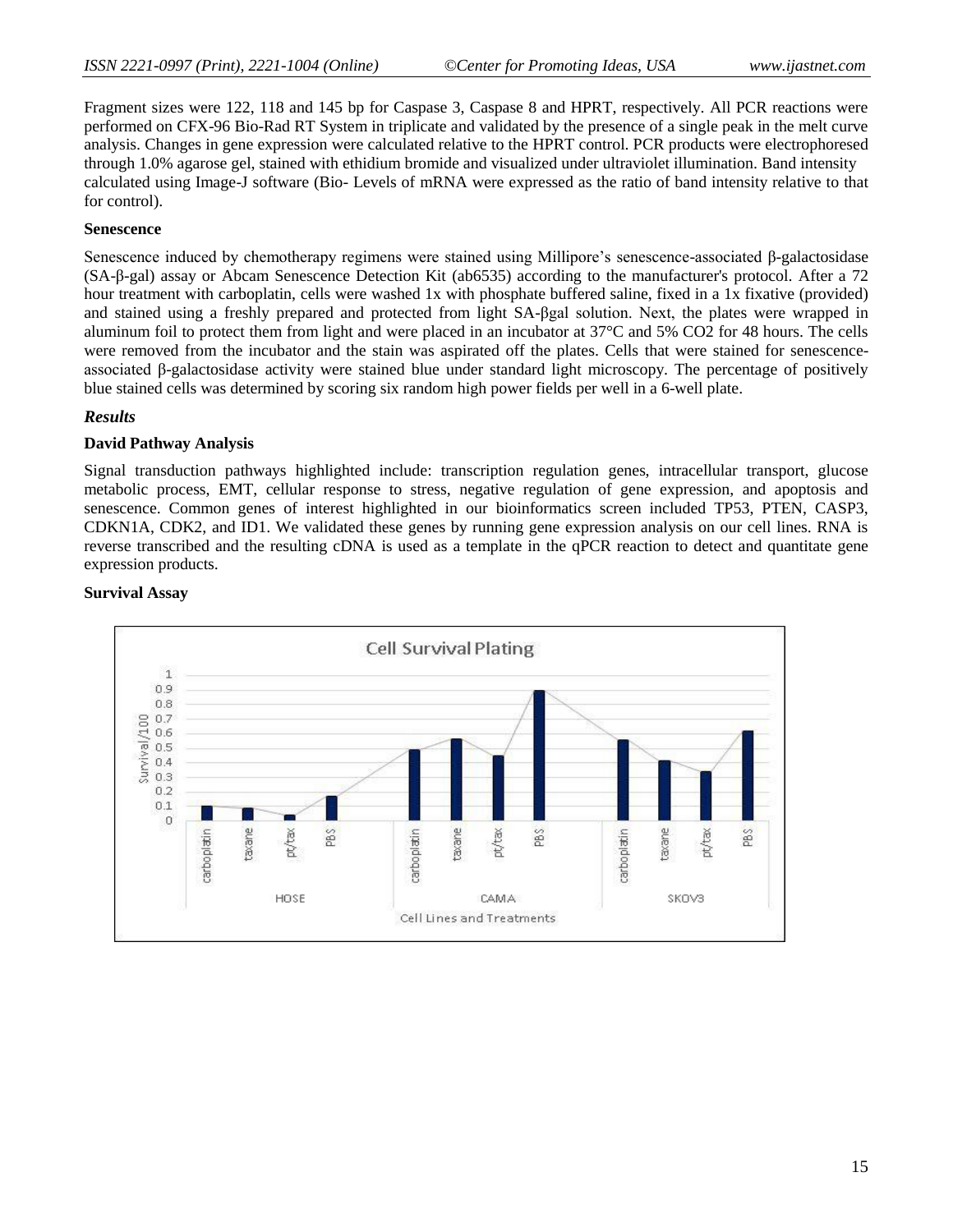

**CCK8**



**As shown by the graphs and tables above, SKOV3 and CAMA1 showed increased proliferation compared to HOSE. Scratch Assay**

> CAMA1 Hose **SKOV3** 0 hrs 18 hrs

**The above picture shows that SKOV3 displayed significant cell migration. CAMA1 also shows cell migration after 18 hours. Hose shows very little migration. All cell lines were treated with carboplatin before the assay was performed.**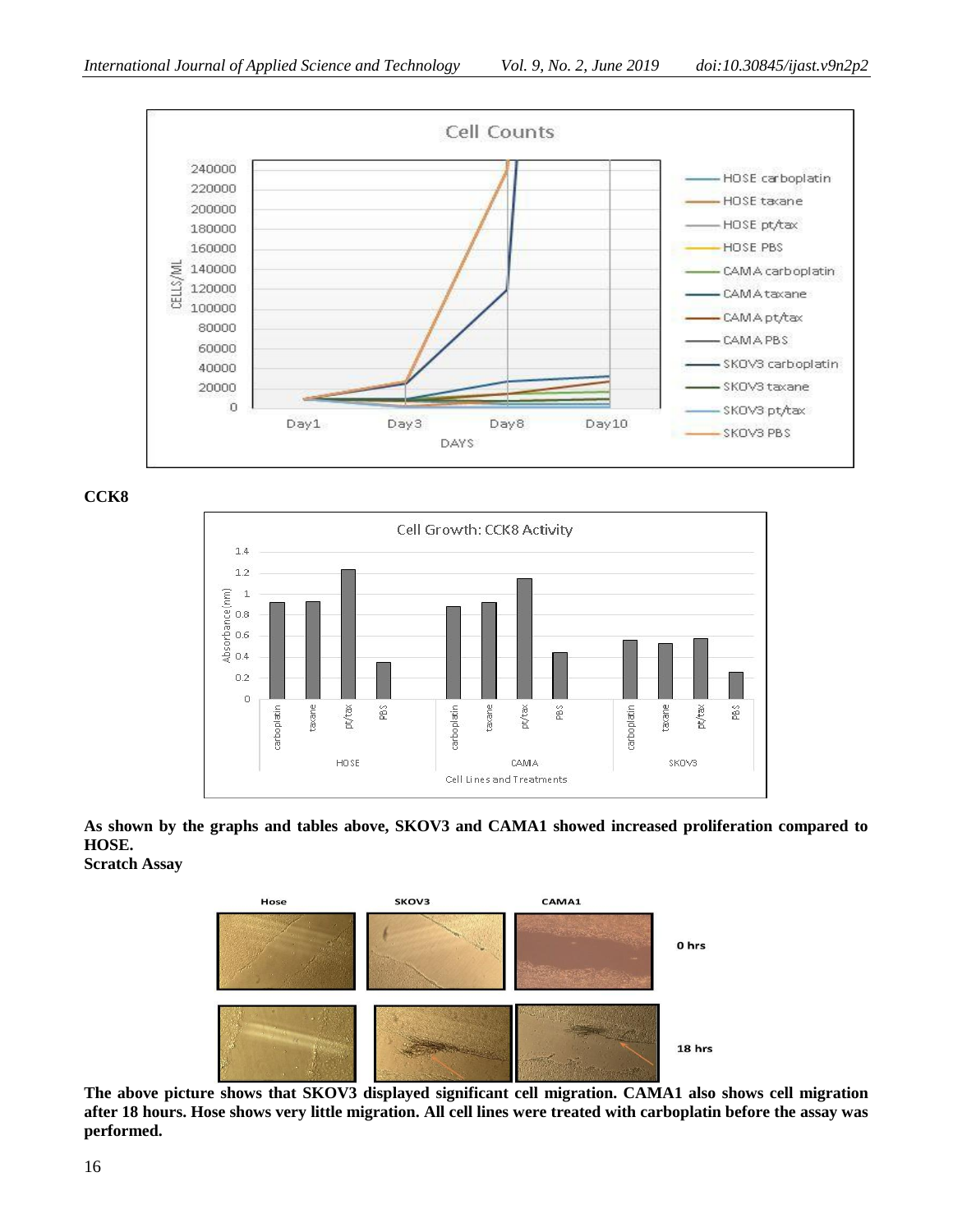#### **Invasion Assay**



**The invasion assay above shows the aggressiveness of each cell line after treatment with carboplatin. SKOV3 and CAMA1 are recorded as exhibiting aggressive behavior. Hose does not exhibit this aggressive growth. ROS-Glo H2O2 Assay**



## **Colorimetric Caspase-3 Apoptosis Assay**

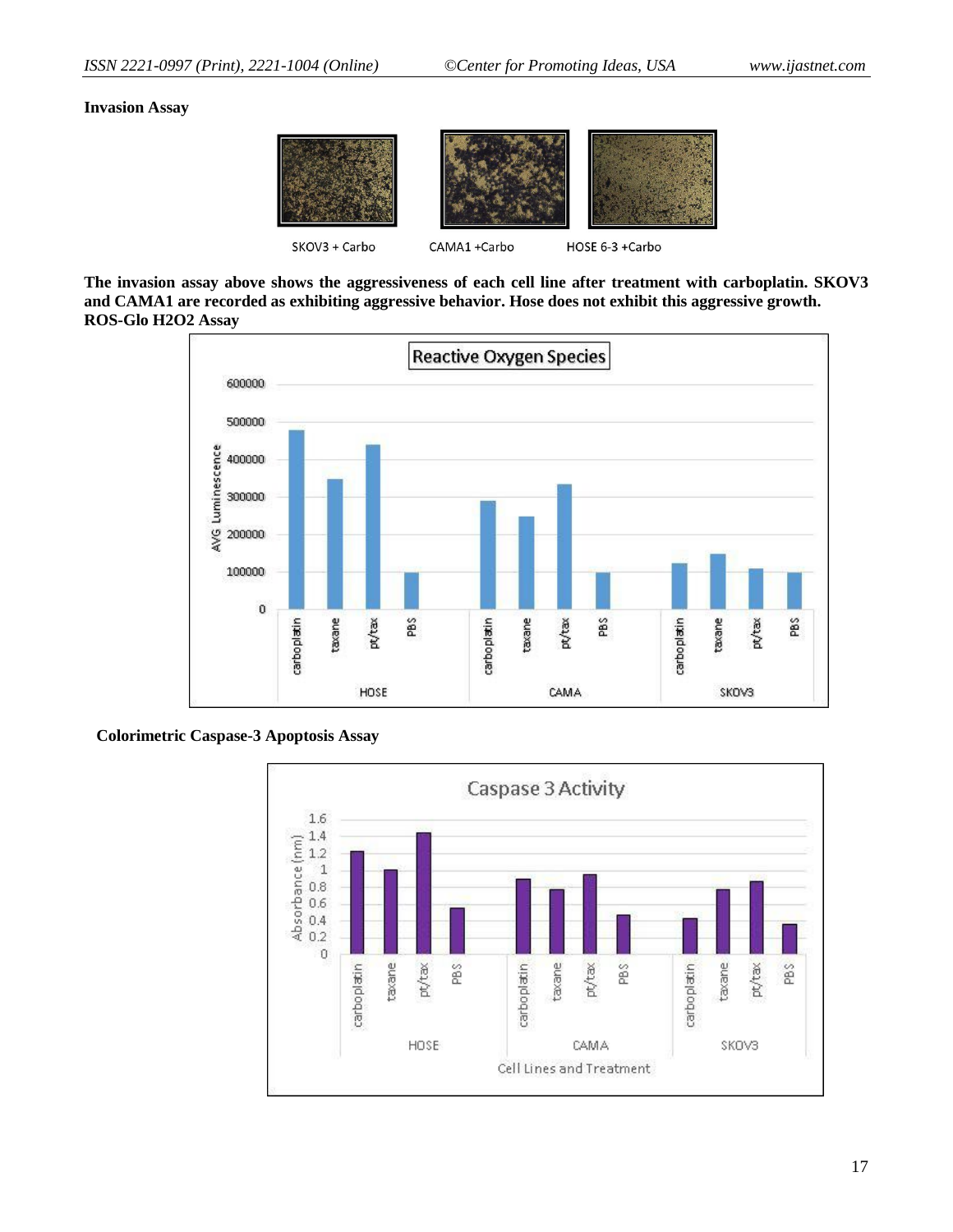## **Real-time qPCR**







The blue stains in the above picture are cells in a senescent state. SKOV3 cells have a notable number of blue stains.



## *Discussion*

The survival assay, CCK8 assay, scratch assay, invasion assay, ROS-Glo H2O2 Assay, and Colorimetric Caspase-3 Apoptosis Assay all draw similar expected conclusions. SKOV3 (ovarian cancer) and CAMA1 (breast cancer) cell lines showed much more aggressive behavior after an extended time following platinum based treatment compared to the HOSE (normal human ovarian surface epithelial cells) cell line.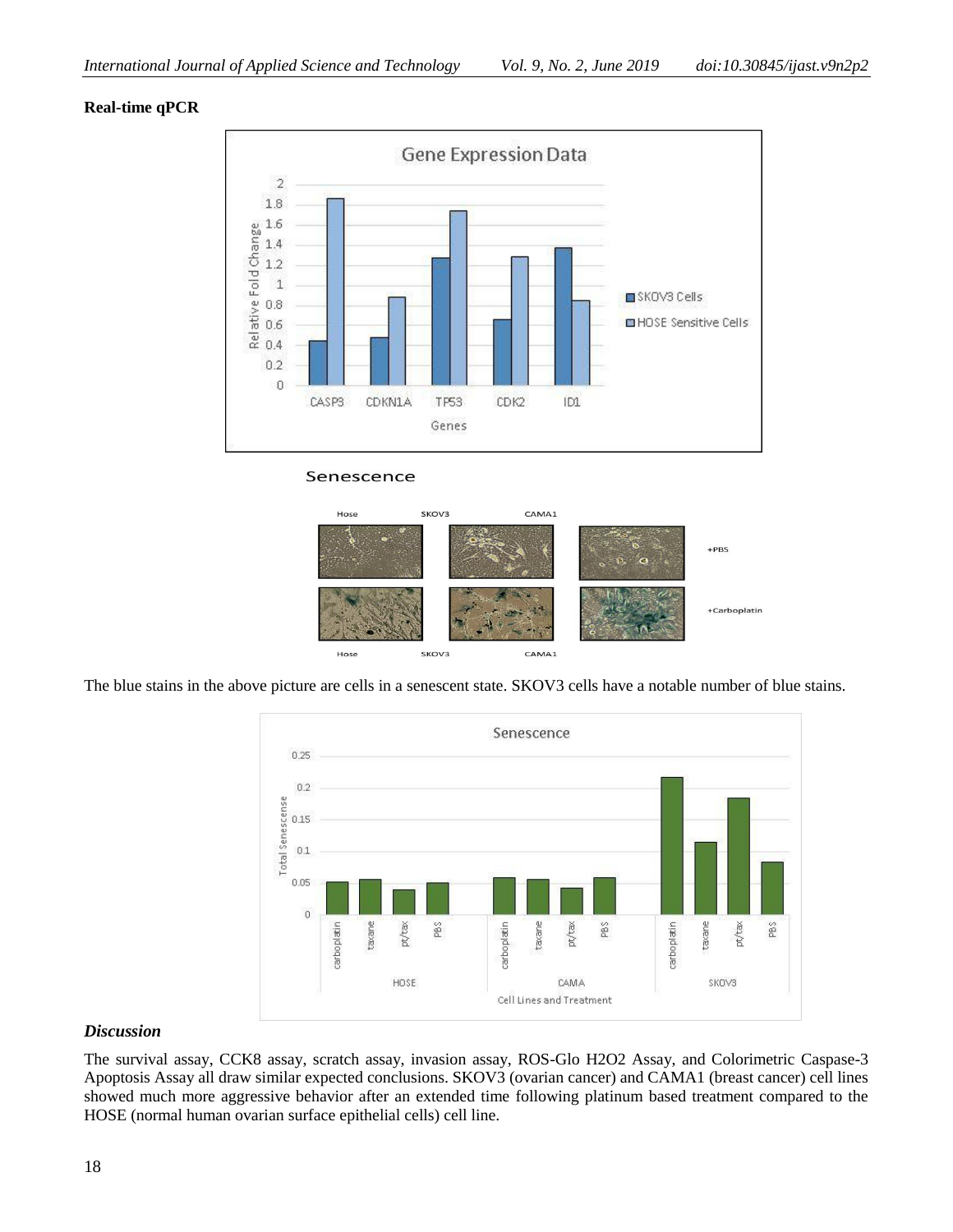The survival assay showed that on average, after treatment with carboplatin, HOSE cells had a 0.102% survival rate compared to 0.492% for CAMA1 and 0.557% for SKOV3. This significant difference between the two cancerous cell lines compared to the HOSE cells lines points to the conclusion that CAMA1 and SKOV3 cell lines are able to avoid apoptosis after treatment. The CCK assay results point to suspicious dormant behavior in the CAMA1 and SKOV3 cell lines immediately after treatment. Cell proliferation is decreased directly after treatment, which provides evidence that the two chemoresistant cell lines enter a senescent stage that temporarily halts all activity. The HOSE cells continues to proliferate after treatment before apoptosis is ultimately triggered, and do not enter a senescent stage.

The scratch assay visually showed that SKOV3 and CAMA1 had similar cell migration after 18 hours. They both had much more migration and therefore increased vitality compared to the HOSE cell lines during an extended period of time following treatment with apoptosis inducing drugs. The invasion assay also visibly showed the increased aggressiveness of CAMA1 and SKOV3 compared to HOSE. These two cell cells lines had more invasive cells in their colonies that were able to pass through a membrane. The membrane models the epithelial membrane that theoretically prevents the cells from reaching the circulatory system when present in vivo.

"The ROS-Glo H202 Assay measured the level of hydrogen peroxide, a reactive oxygen species (ROS), found directly in the cell culture or in defined enzyme reactions" (Promega 2016). Increased levels of ROS result in more cell death after treatment with chemotherapy.

Increased levels of ROS are revealed through increased luminescence. The HOSE cells that were treated with carboplatin had an average luminescence (in relative light units) of 480,000, compared to 290,000 RLU for CAMA1, and 125,000 RLU for SKOV3. The noticeable difference between the two cancerous cell lines (CAMA1 and SKOV3) and the normal epithelial cell line (HOSE) further points out the ineffectiveness of apoptosis inducing drugs on chemoresistant cancers.

Caspase-3 is an enzyme that is involved in the execution of apoptosis. Increased levels of caspase-3 indicate increased apoptotic bodies (ABs). The Caspase-3 assay uses cell staining to identify caspase-3 activity. Our data indicates that HOSE had the most activity, and therefore the

most apoptotic bodies. The average percent of apoptotic bodies in the carboplatin treated HOSE colony was 78.35%. CAMA1 and SKOV3 populations had 69.33% and 24.15% of the population experience apoptosis (respectively). It can be concluded that chemotherapy was more effective in HOSE than SKOV3 and CAMA1.

Real-time qPCR (Quantitative polymerase chain reaction) reveals certain DNA sequences and helps quantify their presence. Further research can then be done to determine the role of those identified sequences. After running qPCR tests on HOSE and SKOV3, it was revealed that CASP3, CDKNIA, TP53, and CDK2, along with other genes had increased expression in HOSE. These genes are mainly involved in regulating the cell cycle and triggering apoptosis. In addition, TP53 in particular has been associated with both apoptosis and senescence. It can be concluded that decreased gene expression of CASP3, TP53, and other genes that regulate the cell cycle and apoptosis, go hand in hand with senescence. A decrease in gene expression may even trigger or lead to a cancerous cell entering the senescent stage and becoming chemoresistant after treatment. Further research is need to support this.

The test for senescence using Millipore's senescence-associated β-galactosidase

(SA-β-gal) assay or Abcam Senescence Detection Kit shows significant blue-stained cells in the SKOV3 colonies. The CAMA1 cells closely compare with the HOSE colony, though. The blue stain indicates cells in the senescent stage. The senescent stage can almost be classified as a hibernation state for cancerous cells. In normal cells, it plays a role in natural apoptosis and is a common aspect of aging in cells. Once a cell enters the senescent stage in response to various stressors, proliferation is arrested. Past research has shown that senescence plays a role in age related diseases, and it is currently hypothesized that the senescent stage is manipulated by chemoresistant cancerous cell lines in order to avoiding induced apoptosis after treatment with chemotherapy.

As the results from our tests show, one chemoresistant cell line entered the senescent stage after being introduced to a variety of platinum based treatments meant to replicate current treatments in hospitals. This partially confirms past hypothesis, but explores aspects of chemoresistance that have not been extensively explored yet, such as the link between senescence and decreased gene regulation. Statistical evaluation further shows that both HOSE and CAMA1 had p-values from a t-test of approximately 0.9. Therefore, these two cell lines are not significantly different. SKOV3 had a p-value of approximately 0.08, which still does not qualify as significantly different, but it is close to being significantly different with a p-value of 0.05. While this is not the results that were hoped for, an interesting trend is apparent. While both CAMA1 and SKOV3 are chemoresistant and exhibit deregulation of genes such as p53, only SKOV3 exhibited somewhat of a senescent state in the actual senescence assay, even though both SKOV3 and CAMA1 had senescent-like behavior in the proliferation and vitality assays.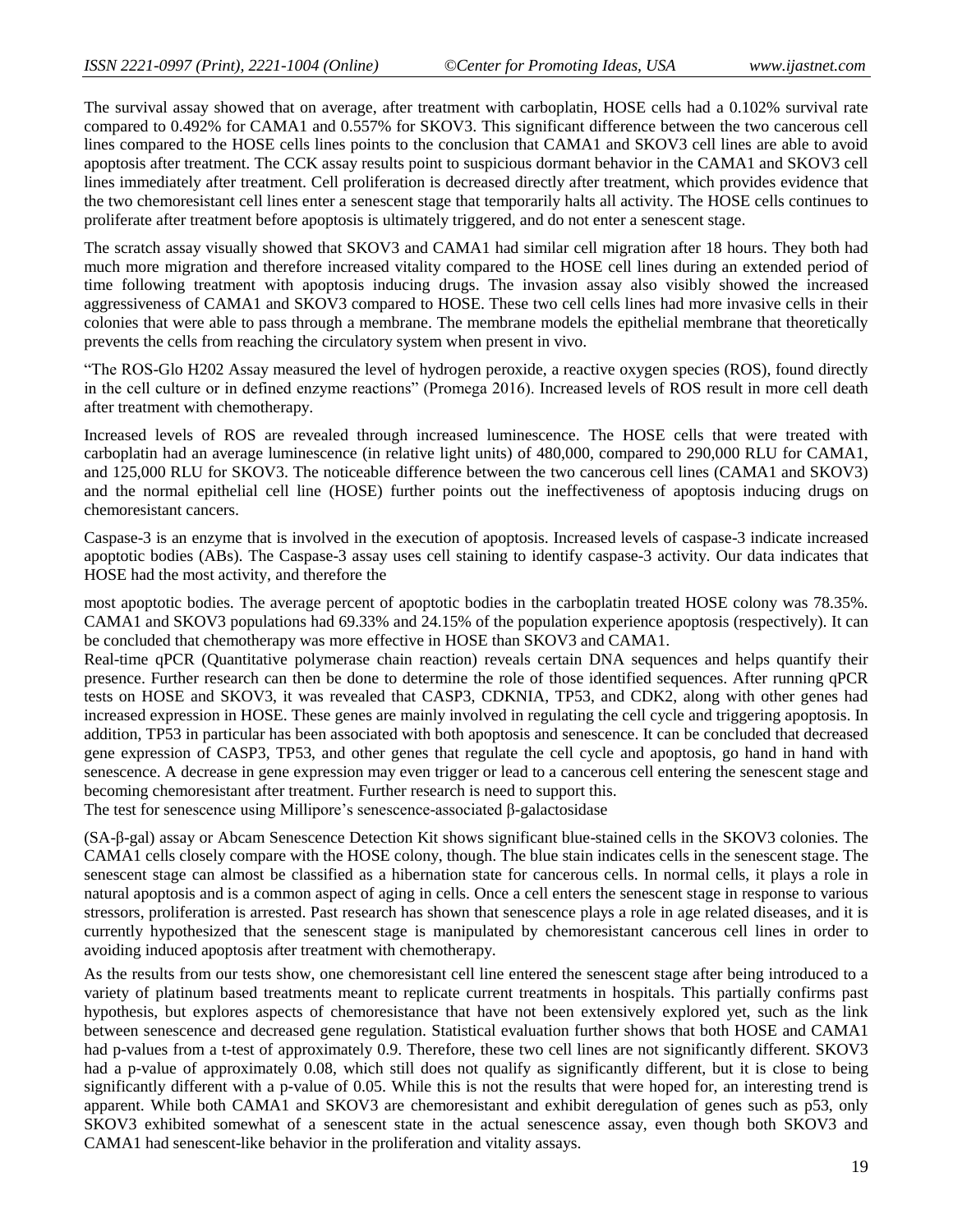This may be explained by possible incorrect procedures when staining CAMA1, unknown factors (such as contamination), or the possibility that more factors are involved in the connection between similar genetic expression and senescence as a mode of chemoresistance.

Senescence "has emerged as a potentially important contributor to aging and age-related disease, and it is an attractive target for therapeutic exploitation," not just in age-related diseases, but also in cancer (Childs, et al. 2016). Senescence may be a significant tool in the recurrence of tumors. Our in vitro observation that chemotherapy agents not only promote apoptosis but can also induce cellular senescence in SKOV3 indicates that genes that control senescence might also determine treatment outcome. It is also observed that chemotherapeutic drugs induced senescence in p53- and p16-defective tumor cell lines (like breast and ovarian) and therefore may be simultaneously playing a dual role in apoptosis and senescence.

#### *Conclusions and Future Work*

The goal of this research was to investigate senescence as a mode of chemoresistance in ovarian and breast cancer cell lines and to pinpoint genes whose expression was associated with hypoxia-induced chemoresistance and the incitement of senescence. We achieved these goals by using SKOV3 (ovarian cancer), HOSE (normal epithelial cells), and CAMA1(breast cancer cells), which were treated with various forms of platinum-based chemotherapy and experienced induced hypoxia. These treatments resulted in SKOV3 and CAMA1 cells entering a senescent stage, which led us to the conclusion that senescence serves as a form of "hibernation" for cancerous cells. This dormant period allows them to avoid cell death during treatment, then continue to proliferate afterwards. During this experiment, we also learned that p53 was a gene that played a role in chemoresistance, as proved by past literature and previous studies, including our study. Since ovarian and breast cancer are p53- and p16-defective tumor cell lines, this gene may be simultaneously playing a dual role in apoptosis and senescence.

Our conclusions coincide with past studies on the nature of cancer and its unique molecular events that govern the emergence of aggressive therapy-resistant cells with unique cell properties after chemotherapy. However, our results may have been influenced by a few factors that were out of our control. For example, during the course of the experiment, a few cell wells became infected with mold or bacteria and had to be discarded. Since we did an in vitro study, some deviation from typical conditions and behaviors can be expected. The best results would be those from actual tumor samples. In the future, our conclusions can be refined by duplicating this experiment with actual tumor samples instead of in vitro grown cell colonies. Different cell lines can also be examined to see if senescence is a common pathway for chemoresistance in other forms of cancer.

Due to time limitations, we were unable to run a qPCR test on CAMA1. If we were to redo our experiment, we would include this data to further support our conclusions. The use of a qPCR in another similar experiment could be used to explore gene expression in hypoxia by revealing certain DNA sequences and quantifying their presence. Finally we would use a Western Blot test to identify specific protein expressions of the genes involved in apoptosis and the cell cycle (such as p53).

After the completion of this investigation, some questions still remain. While we investigated the role that senescence plays in the development of chemoresistance, we are not entirely sure just how senescence functions in the deregulation of the cell cycle. Certain genes and pathways that influence this deregulation may still lie undiscovered, as well. Ultimately, the goal of this research is to help develop an anticancer treatment that does not lead to chemoresistance. This is still a work in progress in the research field. Our research helps brings modern medicine a step closer to a better cure. Overarchingly, improved understanding of the molecular mechanisms underlying drug resistance in cancer cells could be useful for devising targeted therapeutic approaches. Senescence is just one of the many pathways cells take to outcompete chemotherapy. It is our aim to increase understanding of molecular cues in cancer cells, which can result in better outcomes than those currently achieved using conventional approaches alone.

## *References*

- Alfadda, A. and Sallam, R. (2012). Reactive oxygen species in health and disease.J. Biomed. Biotech. Published online, August 8. doi: 10.1155/2012/936486.
- Arora, M. (2016). Cell Culture Media: A Review. Materials and Methods, 2013, 3, 175. Retrieved from https://www.labome.com/method/Cell-Culture-Media-A-Review.html
- Ayesha B. Alvero, Dongin Kim, Eydis Lima, Natalia J. Sumi, Jung Seok Lee, Carlos Cardenas, Mary Pitruzzello, Dan-Arin Silasi, Natalia Buza, Tarek Fahmy& Gil Mor. (2017). Novel approach for the detection of intraperitoneal micrometastasis using an ovarian cancer mouse model.Scientific Reports, 7, 40989. doi:10.1038/srep40989
- Bennett G Childs, MatejDurik, Darren J Baker, Jan M van Deursen. (2016). Cellular senescencein aging and age-related disease: from mechanisms to therapy. Nat Med, 21(12): 1424–1435.doi: 10.1038/nm.4000